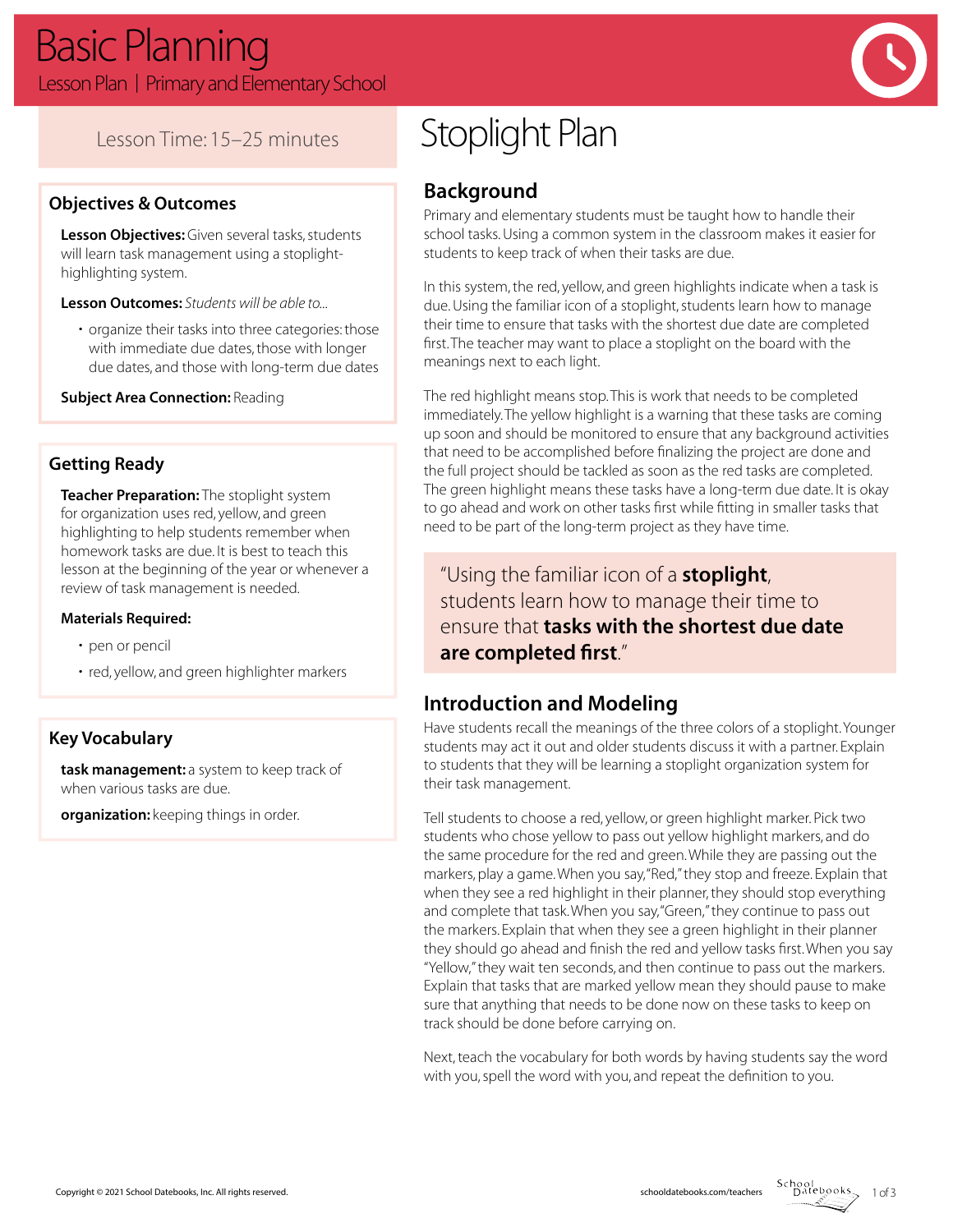## **Procedure**

- 1. Make sure all the students have three highlight markers in red, yellow, and green.
- 2. Write the following tasks on the board in a random order:
	- Math homework, due tomorrow
	- Book report, due next week
	- Science fair project, due in 4 months
- 3. Hand out a sheet of paper to students. Have them write the tasks on the sheet of paper. Explain that normally they should write their tasks in their planner, but this is just an example so they will be writing it on paper.
- 4. Ask them which task needs to be done immediately. Have them highlight that in red. Continue with tasks to be highlighted in yellow and green.
- 5. Have students break down the book report project into smaller tasks and highlight them as red, yellow, or green.
- 6. As a class, discuss what smaller tasks they decided on for the book report (examples may be, choosing a book, reading the book, picking a character or event to write about, etc.) and discuss what tasks they highlighted as red, yellow, or green.
- 7. Have students work in pairs to breakdown the science fair project into red, yellow, and green tasks and have them explain why they ranked them that way.

## **Discussion Questions**

- Working with partners, have students discuss why it is important to break down larger, long term tasks into smaller, shorter term tasks.
- With partners or in groups, develop a plan for what to do if you missed a step when breaking down a larger task.
- Explain why organization and task management is important.

## **Evaluation**

As the students engage in the discussion questions with partners or groups, circulate around the room. Help students that need clarification. Choose one or two good examples and have the students share their ideas with the class.

## **Tips for Tailoring This Lesson**

#### For Higher Grade Levels | For Lower Grade Levels

- Students can set up an online calendar in which they enter their tasks. Have them highlight their tasks in different shades depending on the immediacy of the task.
- Have them set up calendar alerts for the most urgent tasks.

- Have students decide which order to perform their homework tasks (pick their hardest tasks first, etc.) and mark them in order with red, yellow, and green.
- Have them number the order they should perform the tasks: red 1st, yellow 2nd, green 3rd.